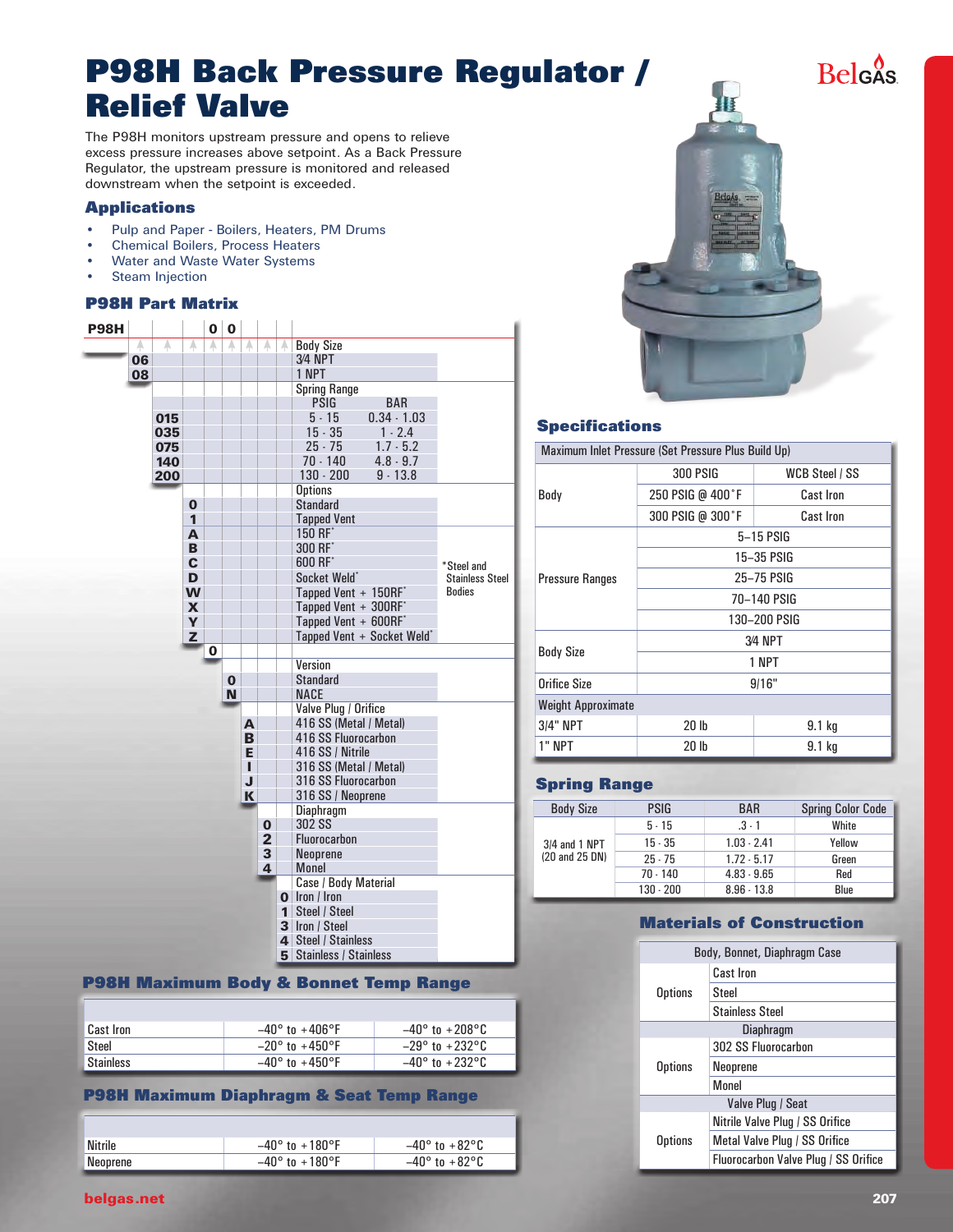#### **P98H Dimension, Inches**



#### **Installation**

These relief valves may be installed in any position, as long as flow will be in the same direction as that of the arrow cast on the body.

#### **P98H Parts**

| Item            |                              | <b>Description</b>                       | Oty.               | <b>Part Number</b>         |
|-----------------|------------------------------|------------------------------------------|--------------------|----------------------------|
|                 |                              | Iron $3/4"$                              |                    | 664-336-000                |
|                 |                              | Iron 1"                                  |                    | 664-336-001                |
|                 |                              | Steel 3/4"                               |                    | 664-337-000                |
| 1               | <b>Body</b>                  | Steel 1"                                 | 1                  | 664-337-001                |
|                 |                              | <b>Stainless Steel 3/4"</b>              |                    | 664-338-000                |
|                 |                              | <b>Stainless Steel 1"</b>                |                    | 664-338-001                |
|                 |                              | <b>Steel (Drilled)</b>                   |                    | 604-241-000                |
|                 |                              | Iron (Drilled)                           |                    | 604-242-000                |
| 2               | <b>Bonnet</b>                | <b>Stainless Steel, (Drilled)</b>        | 1                  | 604-245-000                |
|                 |                              | <b>Steel, Tapped</b>                     |                    | 604-243-000                |
|                 |                              | Iron, Tapped                             |                    | 604-244-000                |
|                 |                              | <b>Stainless Steel, Tapped</b>           |                    | 604-246-000                |
|                 |                              | 416 Stainless Steel / Metal to Metal     |                    | 688-020-000                |
| 3               | <b>Orifice</b>               | 416 Stainless Steel w/Elastomer          | 1                  | 688-027-000                |
|                 |                              | 316 Stainless Steel / Metal to Metal     |                    | 688-024-000                |
|                 |                              | 316 Stainless Steel w/Elastomer          |                    | 688-028-000                |
|                 |                              | <b>416 Stainless Steel</b>               |                    | 639-112-000                |
| 4               | Valve                        | 416 Stainless Steel / Metal to Metal     | 1                  | 639-116-000                |
|                 | <b>Plugs</b>                 | 316 Stainless Steel                      |                    | 639-117-000                |
|                 |                              | 316 Stainless Steel / Metal to Metal     |                    | 639-113-000                |
|                 |                              | Pusher Post, 416 SS Elastomer            |                    | 613-034-000                |
| 5               |                              | Pusher Post, 416 SS Metal to Metal       | 1                  | 613-036-000                |
|                 |                              | Pusher Post, 316 SS Elastomer            |                    | 613-035-000                |
|                 |                              | Pusher Post, 316 SS Metal to Metal       |                    | 613-037-000                |
| 6               |                              | <b>Diaphragm Assembly Gasket</b>         | $\overline{1}$     | 624-074-000                |
|                 |                              | 5-15 PSIG, White                         |                    | 655-753-000                |
|                 | Range                        | 15-35 PSIG, Yellow                       |                    | 655-712-000                |
| 7               | <b>Springs</b>               | 25-75 PSIG, Green                        | 1                  | 655-712-001                |
|                 |                              | 70-140 PSIG, Red                         |                    | 655-712-002                |
|                 |                              | 130-200 PSIG, Blue                       | $\overline{1}$     | 655-717-000                |
|                 |                              | <b>Neoprene</b><br><b>Fluorocarbon</b>   | 1                  | 618-083-000<br>618-084-000 |
| 8               | <b>Diaphragm</b>             | <b>302 Stainless Steel</b>               | $\overline{2}$     | 618-085-000                |
|                 |                              | <b>Monel</b>                             | $\overline{2}$     | 618-086-000                |
|                 | <b>O-ring - Nitrile</b>      |                                          |                    | 649-269-004                |
| 9               | <b>O-ring - Fluorocarbon</b> |                                          | 1                  | 010-380-000                |
|                 | <b>O-ring - Neoprene</b>     |                                          |                    | 649-312-000                |
|                 |                              | <b>Adjusting Screw - Steel</b>           |                    | 648-519-000                |
| 10              |                              | <b>Adjusting Screw - Stainless Steel</b> | 1                  | 648-519-001                |
| 11              |                              | Diaphragm Flange Gasket                  | $\overline{1}$     | 624-072-000                |
| 12              | <b>Spring Guide</b>          |                                          | 1                  | 626-100-000                |
|                 |                              | Valve Plug Guide - 416 SS                |                    | 626-103-000                |
| 13              |                              | Valve Plug Guide - 316 SS                | 1                  | 626-104-000                |
| 14              |                              | <b>NACE Tag (Not Shown)</b>              | $\overline{1}$     | 632-503-000                |
| 15              |                              | Nameplate (Not Shown)                    | $\overline{1}$     | 632-524-000                |
|                 | <b>Stem Jam Nut</b>          |                                          |                    | 634-181-000                |
| 16              |                              | <b>Stem Jam Nut - Stainless Steel</b>    | 1                  | 634-181-001                |
| 17              |                              | <b>Diaphragm Assembly Locknut</b>        | $\overline{1}$     | 634-184-000                |
| $\overline{18}$ |                              | Piston (Diaphragm Head)                  | 1                  | 637-324-000                |
|                 |                              | Retainer, O-ring - 416 SS                | 1                  | 643-199-000                |
| 19              |                              | Retainer, O-ring - 316 SS                |                    | 643-200-000                |
|                 | <b>Build Screw - Steel</b>   |                                          | 8                  | 648-463-002                |
| 20              |                              | <b>Build Screw - Stainless Steel</b>     | $\overline{\bf 8}$ | 648-547-000                |
| $\overline{21}$ |                              | <b>Drive Screw (Nameplate)</b>           | 2                  | 648-464-000                |
| $\overline{22}$ |                              | <b>Valve Plug Machine Screw (SS)</b>     | 1                  | 648-522-000                |
| 23              | Washer - 416 SS              |                                          | 1                  | 662-220-000                |
|                 | Washer - 316 SS              |                                          |                    | 662-219-000                |
| $\overline{24}$ |                              | Lockwasher (Split Ring)                  | $\overline{1}$     | 662-221-000                |
| $\overline{25}$ | <b>Vent Screen</b>           |                                          | $\overline{1}$     | 647-023-001                |



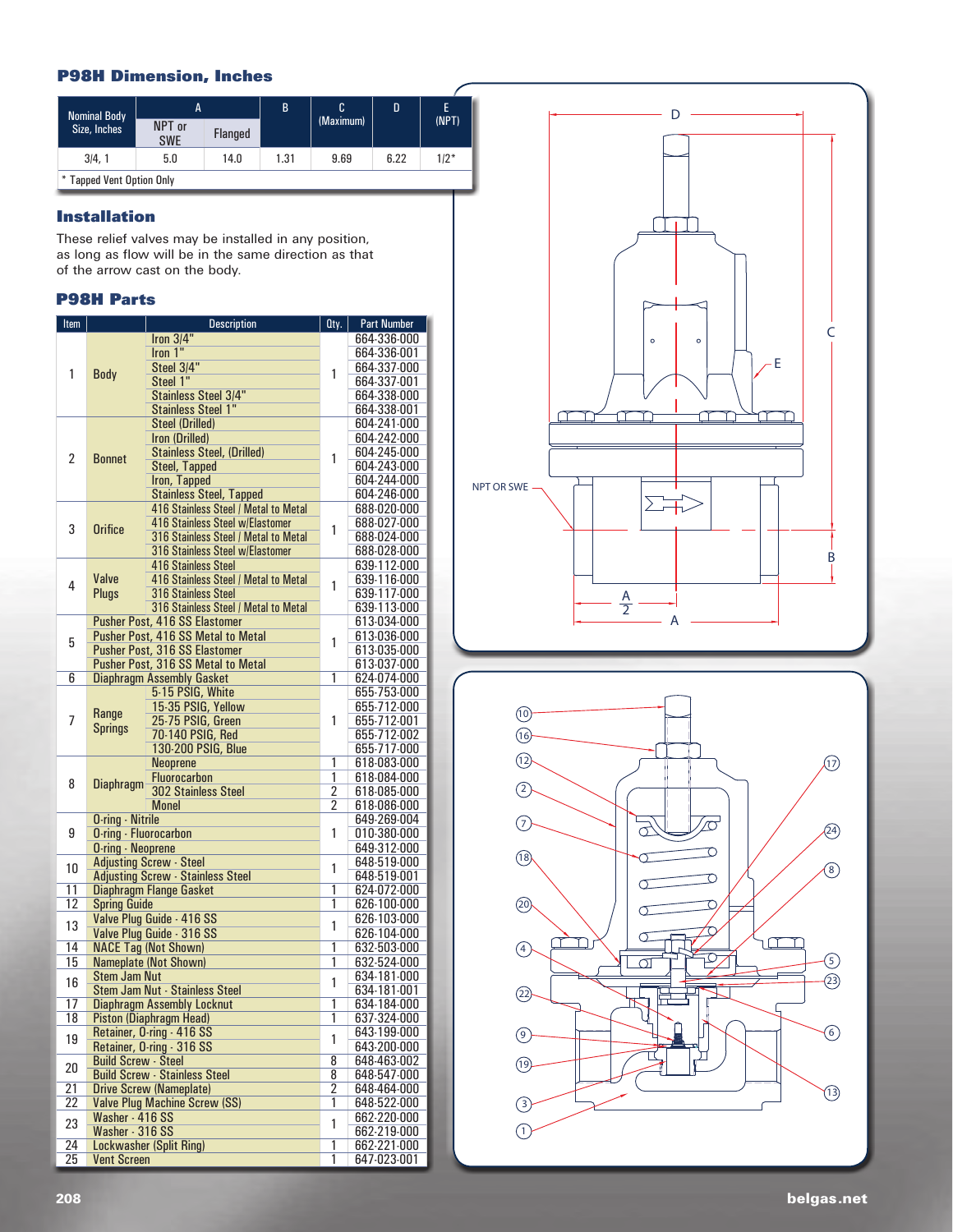### **P98H Water Relief Capacities** in Gallons per Minute (l/min) **with Neoprene Diaphragm**

| <b>Nominal</b>                             | Spring             |                    | <b>Relief</b>                                             | <b>Flow at</b>                                      |                |                |                |                | <b>Pressure Buildup Over Relief Setting, PSIG (BAR)</b> |                |               |               |               |
|--------------------------------------------|--------------------|--------------------|-----------------------------------------------------------|-----------------------------------------------------|----------------|----------------|----------------|----------------|---------------------------------------------------------|----------------|---------------|---------------|---------------|
| <b>Body Size,</b><br><b>Inches</b><br>(DN) | <b>Part Number</b> | Color<br>Code      | <b>Pressure</b><br><b>Setting</b><br><b>PSIG</b><br>(BAR) | <b>Relief</b><br>Setting,<br><b>GPM</b><br>(1/min.) | (0.14)         | 4<br>(0.28)    | 6<br>(0.41)    | (0.55)         | 10<br>(0.69)                                            | 15<br>(1.0)    | 20<br>(1.4)   | 25<br>(1.7)   | 30<br>(2.1)   |
| 3/4,<br>(20, 25)                           | 655-753-000        | White              | 10<br>(0.69)                                              | 2.2<br>(8.3)                                        | 16.5<br>(62.5) | 21.5<br>(81.4) | 24.5<br>(92.7) | 26.5<br>(100)  | 27.5<br>(104)                                           | 29.5<br>(112)  | 32.3<br>(122) | 34.9<br>(132) | 37.3<br>(141) |
| <b>Nominal</b>                             | Spring             |                    | <b>Relief</b>                                             | Flow at                                             |                |                |                |                | <b>Pressure Buildup Over Relief Setting, PSIG (BAR)</b> |                |               |               |               |
| Body Size,                                 |                    | P <sub>other</sub> | <b>Pressure</b><br>$0$ ottina                             | <b>Relief</b><br>$0$ <sub>attina</sub>              | E.             |                | 1 <sub>n</sub> | 1 <sub>E</sub> | nn.                                                     | n <sub>n</sub> | En.           | <b>75</b>     | 100           |

| <b>DUUY OILE,</b><br><b>Inches</b><br>(DN) | <b>Part Number</b> | Color<br>Code   | <b>Setting</b><br><b>PSIG</b><br>(BAR) | Setting,<br><b>GPM</b><br>(1/min.) | 5<br>(0.34)    | (0.48)         | 10<br>(0.69)   | 15<br>(1.03)  | 20<br>(1.38)  | 30<br>(2.07)  | 50<br>(3.45)  | 75<br>(5.17)  | 100<br>(6.90) |
|--------------------------------------------|--------------------|-----------------|----------------------------------------|------------------------------------|----------------|----------------|----------------|---------------|---------------|---------------|---------------|---------------|---------------|
|                                            | 655-753-000        | White           | 10<br>(0.69)                           | 2.2<br>(8.3)                       | 16.5<br>(62.5) | 21.5<br>(81.4) | 24.5<br>(92.7) | 26.5<br>(100) | 27.5<br>(104) | 29.5<br>(112) | 32.3<br>(122) | 34.9<br>(132) | 37.3<br>(141) |
|                                            |                    |                 | 15<br>(1.03)                           | 1.8<br>(6.81)                      | 18<br>(68.1)   | 23.5<br>(88.9) | 27<br>(102)    | 31<br>(117)   | 33<br>(125)   | 37<br>(140)   | 45<br>(170)   | 53<br>(201)   | 59<br>(223)   |
|                                            | 655-712-000        | Yellow<br>Green | 25<br>(1.72)                           | 1.8<br>(6.81)                      | 26<br>(98.4)   | 29<br>(110)    | 33<br>(125)    | 38<br>(144)   | 41<br>(155)   | 45<br>(170)   | 53<br>(201)   | 61<br>(231)   | 67<br>(254)   |
|                                            |                    |                 | 35<br>(2.41)                           | 1.8<br>(6.81)                      | 32<br>(121)    | 34.5<br>(131)  | 37.5<br>(142)  | 42<br>(159)   | 45<br>(170)   | 49.5<br>(187) | 56<br>(212)   | 64<br>(242)   | 70<br>(265)   |
|                                            |                    |                 | 35<br>(2.41)                           | 1.5<br>(5.68)                      | 20<br>(75.7)   | 25<br>(94.6)   | 28<br>(106)    | 33<br>(125)   | 37<br>(140)   | 44<br>(167)   | 50<br>(189)   | 57<br>(216)   | 63<br>(238)   |
|                                            | 655-712-001        |                 | 50<br>(3.45)                           | 1.5<br>(5.68)                      | 25<br>(94.6)   | 31<br>(117)    | 37<br>(140)    | 42.5<br>(161) | 47<br>(178)   | 52<br>(197)   | 58<br>(220)   | 65<br>(246)   | 71.0<br>(269) |
| 3/4, 1                                     |                    |                 | 75<br>(5.17)                           | 1.5<br>(5.68)                      | 35<br>(132)    | 41<br>(155)    | 45<br>(170)    | 50<br>(189)   | 53<br>(201)   | 58<br>(220)   | 63.5<br>(240) | 68.5<br>(259) | 74<br>(280)   |
| (20, 25)                                   |                    |                 | 75<br>(5.17)                           | 1.3<br>(4.92)                      | 19<br>(71.9)   | 25<br>(94.6)   | 32<br>(121)    | 37<br>(140)   | 41<br>(155)   | 47<br>(178)   | 57<br>(216)   | 66.5<br>(252) | 72<br>(273)   |
|                                            | 655-712-002        | Red             | 100<br>(6.90)                          | 1.3<br>(4.92)                      | 22<br>(83.3)   | 29<br>(110)    | 35<br>(132)    | 43<br>(163)   | 48.5<br>(184) | 57<br>(216)   | 66.5<br>(252) | 73<br>(276)   | 78<br>(295)   |
|                                            |                    |                 | 125<br>(8.62)                          | 1.3<br>(4.92)                      | 27<br>(102)    | 34.5<br>(131)  | 42<br>(159)    | 50.5<br>(191) | 57<br>(216)   | 67<br>(254)   | 73.5<br>(278) | 78<br>(295)   | 83<br>(314)   |
|                                            |                    |                 | 150<br>(10.34)                         | (3.78)                             | 15<br>(56.8)   | 20<br>(75.7)   | 27<br>(102)    | 39<br>(148)   | 48<br>(182)   | 62<br>(235)   | 78<br>(295)   | 83<br>(314)   | 88<br>(333)   |
|                                            | 655-717-000        | Blue            | 175<br>(12.07)                         | (3.78)                             | 19<br>(71.9)   | 24<br>(90.8)   | 32<br>(121)    | 50<br>(189)   | 60<br>(227)   | 72<br>(273)   | 82<br>(310)   | 88.5<br>(335) | 94<br>(356)   |
|                                            |                    |                 | 200<br>(13.79)                         | (3.78)                             | 22<br>(83.3)   | 27<br>(102)    | 36<br>(136)    | 53<br>(201)   | 65<br>(246)   | 78<br>(295)   | 88<br>(333)   | 93<br>(352)   | 98<br>(371)   |

## **P98H Water Relief Capacities** in Gallons per Minute (l/min) **with Metal Diaphragm**

| <b>Nominal</b>                             | <b>Spring</b>      |               | <b>Relief</b>                               | Flow at                                            |                |                |                | <b>Pressure Buildup Over Relief Setting, PSIG (BAR)</b> |              |               |               |               |               |
|--------------------------------------------|--------------------|---------------|---------------------------------------------|----------------------------------------------------|----------------|----------------|----------------|---------------------------------------------------------|--------------|---------------|---------------|---------------|---------------|
| <b>Body Size,</b><br><b>Inches</b><br>(DN) | <b>Part Number</b> | Color<br>Code | <b>Pressure</b><br>Setting<br>PSIG<br>(BAR) | Relief <sup>'</sup><br>Setting,<br>GPM<br>(1/min.) | (0.14)         | (0.28)         | (0.41)         | (0.55)                                                  | 10<br>(0.69) | 15<br>(1.0)   | 20<br>(1.4)   | 25            | 30<br>(2.1)   |
| 3/4, 1<br>(20, 25)                         | 655-753-000        | White         | 10<br>(0.69)                                | 2.2<br>(8.3)                                       | 11.5<br>(43.5) | 17.5<br>(66.2) | 20.2<br>(76.5) | 20.5<br>(77.6)                                          | 24<br>(90.8) | 26.5<br>(100) | 29.0<br>(110) | 31.4<br>(119) | 33.5<br>(127) |

| <b>Nominal</b>                             | Spring             |                 | <b>Relief</b><br><b>Pressure</b>       | Flow at<br><b>Relief</b>           |                          |                          |                |                | <b>Pressure Buildup Over Relief Setting, PSIG (BAR)</b> |               |               |               |               |
|--------------------------------------------|--------------------|-----------------|----------------------------------------|------------------------------------|--------------------------|--------------------------|----------------|----------------|---------------------------------------------------------|---------------|---------------|---------------|---------------|
| <b>Body Size,</b><br><b>Inches</b><br>(DN) | <b>Part Number</b> | Color<br>Code   | <b>Setting</b><br><b>PSIG</b><br>(BAR) | Setting,<br><b>GPM</b><br>(1/min.) | 5<br>(0.34)              | $\overline{7}$<br>(0.48) | 10<br>(0.69)   | 15<br>(1.03)   | 20<br>(1.38)                                            | 30<br>(2.07)  | 50<br>(3.45)  | 75<br>(5.17)  | 100<br>(6.90) |
|                                            |                    |                 | 15<br>(1.03)                           | 1.8<br>(6.81)                      | 6<br>(22.7)              | 13<br>(49.2)             | 16<br>(60.6)   | 20<br>(75.7)   | 26<br>(98.4)                                            | 31<br>(117)   | 37<br>(140)   | 44<br>(167)   | 49<br>(185)   |
|                                            | 655-712-000        | Yellow<br>Green | 25<br>(1.72)                           | 1.8<br>(6.81)                      | 13<br>(49.2)             | 16<br>(60.6)             | 19.5<br>(73.8) | 24<br>(90.8)   | 32<br>(121)                                             | 35<br>(132)   | 40<br>(151)   | 46<br>(174)   | 50<br>(189)   |
|                                            | 655-712-001        |                 | 35<br>(2.41)                           | 1.8<br>(6.81)                      | 16<br>(60.9)             | 19<br>(71.9)             | 23<br>(87.1)   | 28<br>(106)    | 33<br>(125)                                             | 37<br>(140)   | 41<br>(155)   | 47<br>(178)   | 51<br>(193)   |
|                                            |                    |                 | 35<br>(2.41)                           | 1.5<br>(5.68)                      | 8<br>(30.3)              | 14<br>(53.0)             | 16.5<br>(62.5) | 21<br>(79.5)   | 23<br>(87.1)                                            | 29.5<br>(112) | 33<br>(125)   | 37<br>(140)   | 41<br>(155)   |
|                                            |                    |                 | 50<br>(3.45)                           | 1.5<br>(5.68)                      | 11<br>(41.6)             | 15<br>(56.8)             | 18.5<br>(70.0) | 24<br>(90.8)   | 28.5<br>(108)                                           | 35.5<br>(134) | 44<br>(167)   | 49<br>(185)   | 53<br>(201)   |
| 3/4, 1                                     |                    |                 | 75<br>(5.17)                           | 1.5<br>(5.68)                      | 14<br>(53.0)             | 20<br>(75.7)             | 26<br>(98.4)   | 33<br>(125)    | 37<br>(140)                                             | 42.5<br>(161) | 50<br>(189)   | 58<br>(220)   | 62<br>(235)   |
| (20, 25)                                   |                    |                 | 75<br>(5.17)                           | 1.3<br>(4.92)                      | (26.5)                   | 10<br>(37.9)             | 14<br>(53.0)   | 20<br>(75.7)   | 26<br>(98.4)                                            | 35<br>(132)   | 46<br>(174)   | 55<br>(208)   | 58<br>(220)   |
|                                            | 655-712-002        | Red             | 100<br>(6.90)                          | 1.3<br>(4.92)                      | 9<br>(34.1)              | 12<br>(45.4)             | 18<br>(68.1)   | 25.5<br>(96.5) | 32<br>(121)                                             | 41<br>(155)   | 54<br>(204)   | 62<br>(235)   | 68<br>(257)   |
|                                            |                    |                 | 125<br>(8.62)                          | 1.3<br>(4.92)                      | 11<br>(41.6)             | 14.5<br>(54.9)           | 20<br>(75.7)   | 30<br>(114)    | 38<br>(144)                                             | 50<br>(189)   | 60.5<br>(229) | 67.5<br>(255) | 72<br>(273)   |
|                                            |                    |                 | 150<br>(10.34)                         | $\overline{1}$<br>(3.78)           | $\overline{7}$<br>(26.5) | 9<br>(34.1)              | 12<br>(45.4)   | 17.5<br>(66.2) | 23<br>(87.1)                                            | 34<br>(129)   | 51<br>(193)   | 66<br>(250)   | 76<br>(288)   |
|                                            | 655-717-000        | <b>Blue</b>     | 175<br>(12.07)                         | $\overline{1}$<br>(3.78)           | 8<br>(30.3)              | 10<br>(37.9)             | 14<br>(53.0)   | 20.5<br>(77.6) | 27<br>(102)                                             | 39<br>(148)   | 59<br>(223)   | 74<br>(280)   | 81<br>(307)   |
|                                            |                    |                 | 200<br>(13.79)                         | (3.78)                             | 9<br>(34.1)              | 12<br>(45.4)             | 17<br>(64.3)   | 24.5<br>(92.7) | 32.5<br>(123)                                           | 47<br>(178)   | 66<br>(250)   | 79<br>(299)   | 85<br>(322)   |

 $Bels<sup>0</sup>$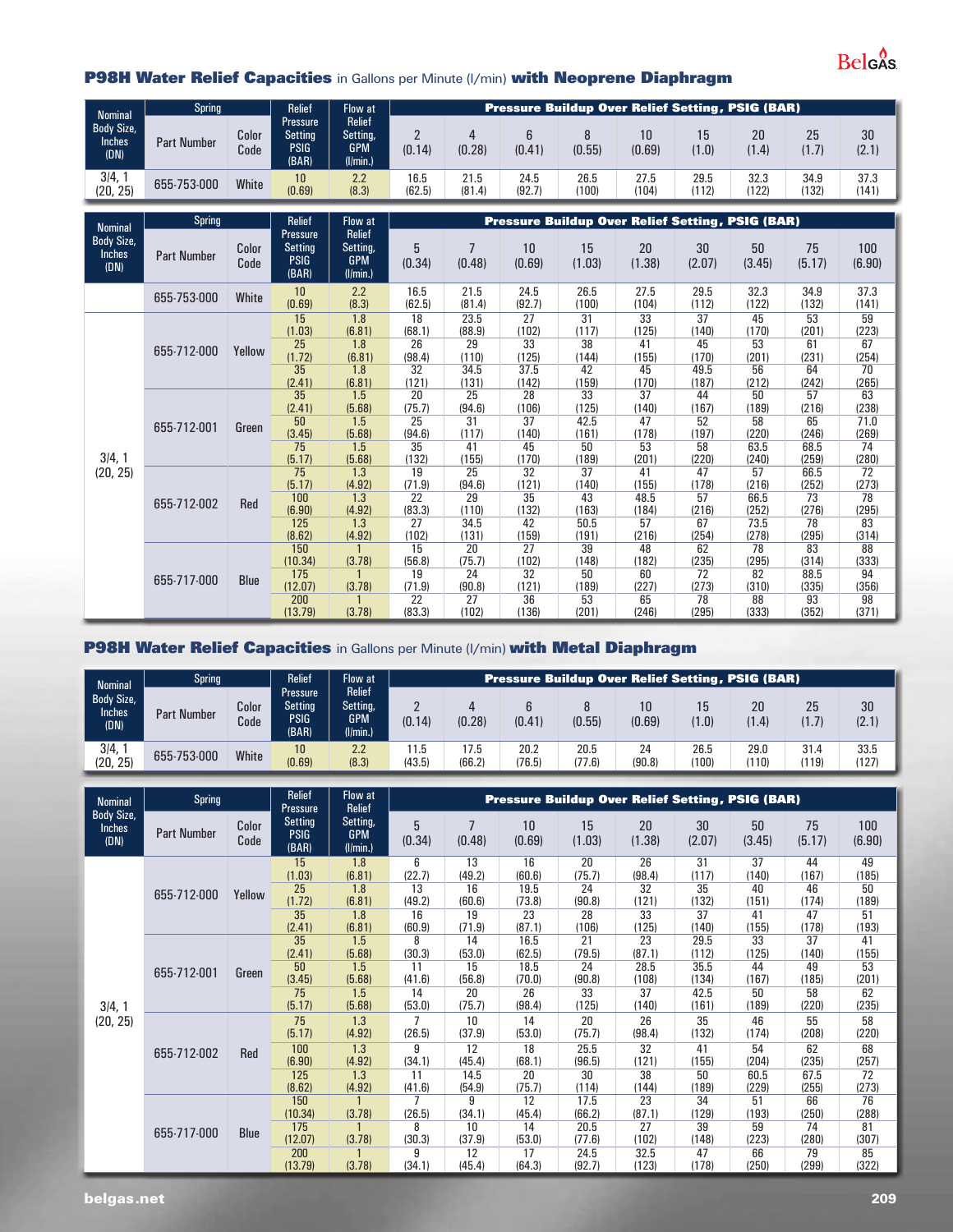#### **P98H Steam Relief Capacities** in Pounds per Hour (kg/h) **with Metal Diaphragm Only**

| <b>Nominal</b>                                     | <b>Spring</b>      |               | <b>Relief</b>                                             | Flow at                                             |                          |               |              | <b>Pressure Buildup Over Relief Setting, PSIG (BAR)</b> |              |              |              |              |               |
|----------------------------------------------------|--------------------|---------------|-----------------------------------------------------------|-----------------------------------------------------|--------------------------|---------------|--------------|---------------------------------------------------------|--------------|--------------|--------------|--------------|---------------|
| <b>Body Size.</b><br><b>Inches</b><br>(DN)         | <b>Part Number</b> | Color<br>Code | <b>Pressure</b><br><b>Setting</b><br><b>PSIG</b><br>(BAR) | <b>Relief</b><br>Setting,<br><b>GPM</b><br>(1/min.) | $\overline{2}$<br>(0.14) | 4<br>(0.28)   | 6<br>(0.41)  | 8<br>(0.55)                                             | 10<br>(0.69) | 15<br>(1.0)  | 20<br>(1.4)  | 25<br>(1.7)  | 30<br>(2.1)   |
| 3/4, 1<br>(20, 25)                                 | 655-753-000        | White         | 10<br>(0.69)                                              | 25<br>(11.3)                                        | 136<br>(61.7)            | 200<br>(90.7) | 240<br>(109) | 280<br>(127)                                            | 310<br>(141) | 370<br>(168) | 417<br>(189) | 463<br>(210) | 509<br>(231)  |
|                                                    |                    |               |                                                           |                                                     |                          |               |              |                                                         |              |              |              |              |               |
|                                                    | <b>Spring</b>      |               | <b>Relief</b>                                             | <b>Flow at</b>                                      |                          |               |              | <b>Pressure Buildup Over Relief Setting, PSIG (BAR)</b> |              |              |              |              |               |
| <b>Nominal</b><br><b>Body Size,</b><br>Inches (DN) | <b>Part Number</b> | Color<br>Code | <b>Pressure</b><br><b>Setting</b><br><b>PSIG</b><br>(BAR) | <b>Relief</b><br>Setting,<br>LB/H<br>(kg/h)         | 5<br>(0.34)              | (0.48)        | 10<br>(0.69) | 15<br>(1.03)                                            | 20<br>(1.38) | 30<br>(2.07) | 50<br>(3.45) | 75<br>(5.17) | 100<br>(6.90) |

(81.6)

190  $(86.2)$ 

110 (49.9)

160 (72.6)

230 (104)

155 (70.3)

160 (72.6)

205 (93.0)

135 (61.2)

145 (65.8)

> 225 (102)

(104)

250  $(113)$ 

160 (72.6)

210 (95.3)

320 (145)

210 (95.3)

230  $(104)$ 

280 (127)

200 (90.7)

230 (104)

320 (145) (150)

360  $(163)$ 

> 230 (104)

340 (154)

445  $(202)$ 

320 (145)

350 (159)

450 (204)

340 (154)

350 (159)

> 450 (204)

(179)

455 (206)

330 (150)

430 (195)

630 (286)

410 (186)

455 (206)

540 (245)

455 (206)

500 (227)

> 630 (286)

(231)

590 (268)

500 (227)

640 (290)

820 (372)

590 (268)

680 (308)

860 (390)

720 (327)

770 (349)

950 (431) (299)

730 (331)

625 (284)

910 (413)

1100 (499)

1050 (476)

1180 (535)

1400 (635)

1270 (576)

1350 (612)

> 1600 (726)

(386)

920  $(417)$ 

785 (356)

1100 (499)

1350 (612)

1350 (612)

1600 (726)

1770 (803)

1900 (862)

2000 (907)

2300 (1043) (467)

1100  $(499)$ 

940 (426)

1300 (590)

1550 (703)

1550 (703)

1800 (816)

2000 (907)

2200 (998)

2400 (1089)

2700 (1225)

#### **P98H Air Relief Capacities** in SCFH (Nm3/h) **with Neoprene Diaphragm**

| Nominal<br><b>Body Size,</b><br><b>Inches</b><br>(DN) | <b>Spring</b>      |               | Relief                                                          | Flow at                                             | <b>Pressure Buildup Over Relief Setting, PSIG (BAR)</b> |               |               |               |               |                 |                 |                |                 |  |  |  |
|-------------------------------------------------------|--------------------|---------------|-----------------------------------------------------------------|-----------------------------------------------------|---------------------------------------------------------|---------------|---------------|---------------|---------------|-----------------|-----------------|----------------|-----------------|--|--|--|
|                                                       | <b>Part Number</b> | Color<br>Code | <b>Pressure</b><br>Settina <sup>®</sup><br><b>PSIG</b><br>(BAR) | <b>Relief</b><br>Setting,<br><b>GPM</b><br>(1/min.) | (0.14)                                                  | (0.28)        | (0.41)        | (0.55)        | 10<br>(0.69)  | (1.0)           | 20<br>(1.4)     | 25<br>(1.7)    | 30<br>(2.1)     |  |  |  |
| 3/4,1<br>(20, 25)                                     | 655-753-000        | White         | 10<br>(0.69)                                                    | 500<br>(13.4)                                       | 4600<br>(166)                                           | 6900<br>(185) | 7400<br>(198) | 8000<br>(214) | 8900<br>(239) | 10.000<br>(268) | 11.000<br>(297) | 11.100<br>(297 | 12,300<br>(330) |  |  |  |

| <b>Nominal</b>                             | <b>Spring</b>      |               | <b>Relief</b>                                             | Flow at Re-                                | <b>Pressure Buildup Over Relief Setting, PSIG (BAR)</b> |                          |                 |                 |                 |                 |                  |                  |                  |  |  |  |
|--------------------------------------------|--------------------|---------------|-----------------------------------------------------------|--------------------------------------------|---------------------------------------------------------|--------------------------|-----------------|-----------------|-----------------|-----------------|------------------|------------------|------------------|--|--|--|
| <b>Body Size,</b><br><b>Inches</b><br>(DN) | <b>Part Number</b> | Color<br>Code | <b>Pressure</b><br><b>Setting</b><br><b>PSIG</b><br>(BAR) | lief Setting,<br><b>SCFH</b><br>$(Nm^3/h)$ | 5<br>(0.34)                                             | $\overline{7}$<br>(0.48) | 10<br>(0.69)    | 15<br>(1.03)    | 20<br>(1.38)    | 30<br>(2.07)    | 50<br>(3.45)     | 75<br>(5.17)     | 100<br>(6.90)    |  |  |  |
|                                            |                    |               | 15<br>(1.03)                                              | 500<br>(13.4)                              | 5000<br>(134)                                           | 6500<br>(174)            | 7700<br>(206)   | 9500<br>(247)   | 9900<br>(265)   | 11,900<br>(319) | 15,900<br>(426)  | 20,900<br>(560)  | 25,900<br>(694)  |  |  |  |
|                                            | 655-712-000        | Yellow        | 25<br>(1.72)                                              | 500<br>(13.4)                              | 7000<br>(188)                                           | 8500<br>(228)            | 9700<br>(260)   | 12,000<br>(322) | 13,000<br>(348) | 13,900<br>(373) | 17.900<br>(480)  | 22,900<br>(614)  | 27,900<br>(748)  |  |  |  |
|                                            |                    |               | 35<br>(2.41)                                              | 500<br>(13.4)                              | 9000<br>(241)                                           | 10,500<br>(281)          | 12,000<br>(322) | 13,000<br>(348) | 14,000<br>(375) | 17,000<br>(456) | 20,800<br>(557)  | 26,000<br>(697)  | 31,000<br>(831)  |  |  |  |
|                                            | 655-712-001        | Green         | 35<br>(2.41)                                              | 500<br>(13.4)                              | 4500<br>(121)                                           | 5500<br>(147)            | 8500<br>(228)   | 13,000<br>(348) | 14,000<br>(375) | 17,000<br>(456) | 20,800<br>(557)  | 26,000<br>(697)  | 31,000<br>(831)  |  |  |  |
|                                            |                    |               | 50<br>(3.45)                                              | 500<br>(13.4)                              | 6000<br>(161)                                           | 7000<br>(188)            | 11,500<br>(308) | 15,500<br>(415) | 17,000<br>(456) | 20,000<br>(536) | 24,000<br>(643)  | 29,000<br>(777)  | 34,000<br>(911)  |  |  |  |
| 3/4, 1                                     |                    |               | 75<br>(5.17)                                              | 500<br>(13.4)                              | 7500<br>(201)                                           | 10.000<br>(268)          | 15.000<br>(402) | 20,000<br>(536) | 22,000<br>(590) | 25,000<br>(670) | 29,000<br>(777)  | 34,000<br>(911)  | 39,000<br>(1045) |  |  |  |
| (20, 25)                                   | 655-712-002        | <b>Red</b>    | 75<br>(5.17)                                              | 500<br>(13.4)                              | 5000<br>(134)                                           | 6500<br>(174)            | 10,000<br>(268) | 15,000<br>(402) | 20,000<br>(536) | 24,000<br>(643) | 29,000<br>(777)  | 34,000<br>(911)  | 39,000<br>(1045) |  |  |  |
|                                            |                    |               | 100<br>(6.90)                                             | 500<br>(13.4)                              | 6500<br>(174)                                           | 8500<br>(228)            | 13,000<br>(348) | 20,000<br>(536) | 24,000<br>(643) | 29,000<br>(777) | 34,000<br>(911)  | 39,000<br>(1045) | 45,000<br>(1206) |  |  |  |
|                                            |                    |               | 125<br>(8.62)                                             | 500<br>(13.4)                              | 7000<br>(188)                                           | 9000<br>(241)            | 14,500<br>(389) | 23,000<br>(616) | 28,000<br>(750) | 33,000<br>(884) | 39,000<br>(1045) | 45,000<br>(1206) | 50,000<br>(1340) |  |  |  |
|                                            |                    |               | 150 (10.34)                                               | 500<br>(13.4)                              | 4700<br>(126)                                           | 6000<br>(161)            | 9000<br>(241)   | 14,000<br>(375) | 19,000<br>(509) | 28,000<br>(750) | 42,000<br>(1126) | 50.000<br>(1340) | 56,000<br>(1501) |  |  |  |
|                                            | 655-717-000        | <b>Blue</b>   | 175 (12.07)                                               | 500<br>(13.4)                              | 5700<br>(153)                                           | 7000<br>(188)            | 10,500<br>(281) | 17,000<br>(456) | 23,000<br>(616) | 34,000<br>(911) | 49,000<br>(1313) | 56,000<br>(1501) | 61,000<br>(1635) |  |  |  |
|                                            |                    |               | 200 (13.79)                                               | 500<br>(13.4)                              | 5700<br>(153)                                           | 7500<br>(201)            | 12,000<br>(322) | 18,000<br>(482) | 24,000<br>(643) | 36,000<br>(965) | 54.000<br>(1447) | 61,000<br>(1635) | 66,000<br>(1769) |  |  |  |

3/4, 1 (20, 25) 655-712-000 Yellow

655-712-001 Green

655-712-002 Red

655-717-000 Blue

(1.72)

35 (2.41)

35 (2.41)

50 (3.45)

75 (5.17)

75 (5.17)

100 (6.90)

125  $(8.62)$ 

150 (10.34)

175 (12.07)

> 200 (13.79)

(11.3)

25 (11.3)

25 (11.3)

25 (11.3)

25  $(11.3)$ 

25  $(11.3)$ 

25 (11.3)

25 (11.3)

25 (11.3)

25 (11.3)

25 (11.3) (54.4)

135  $(61.2)$ 

68 (30.8)

110 (48.9)

180 (81.6)

130 (59.0)

135 (61.2)

145 (65.8)

86 (39.0)

91 (41.3)

160  $(72.6)$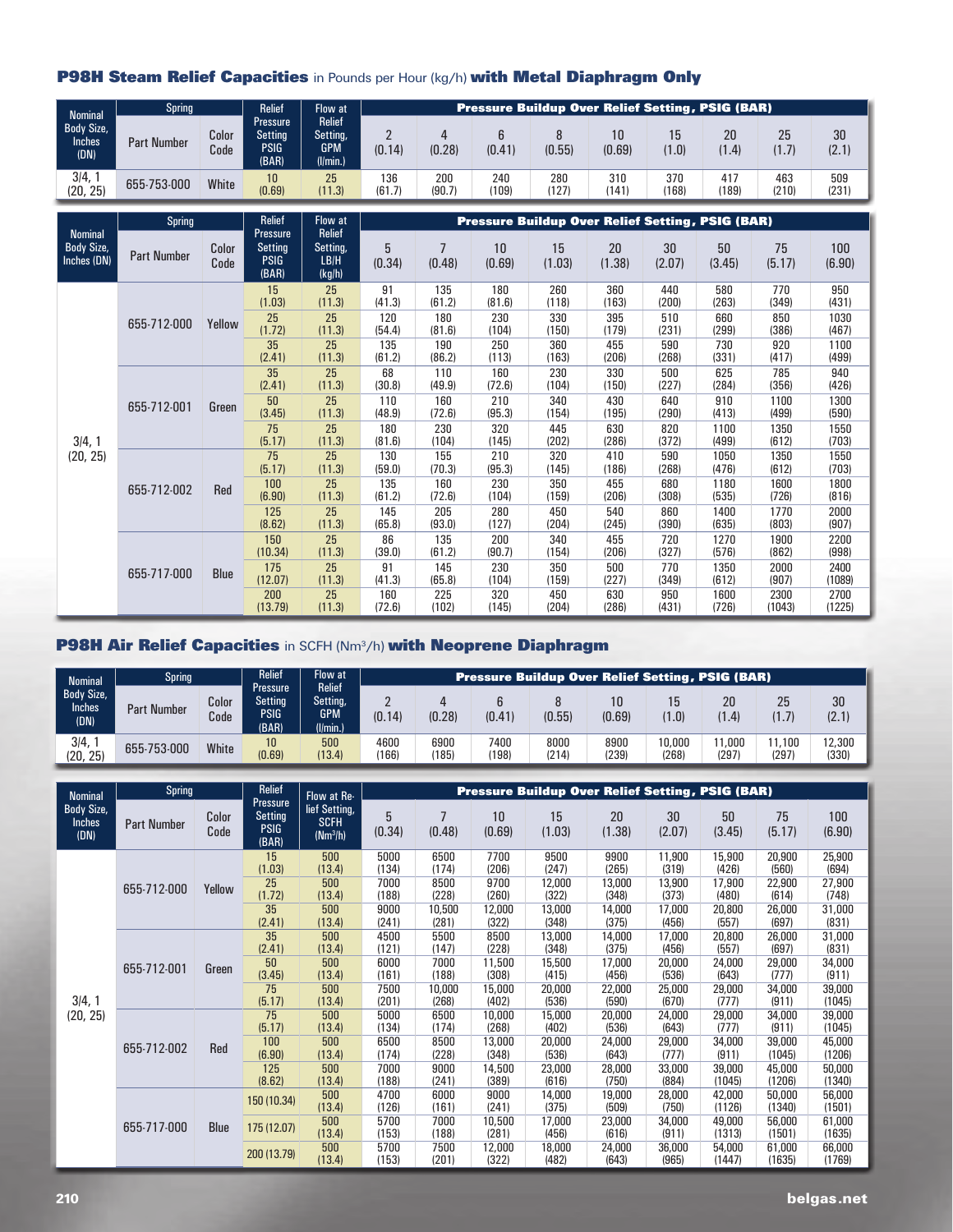## $Bels<sup>0</sup>$ <sub>As</sub>

### **P98H Air Relief Capacities** in SCFH (Nm3/h) **with Metal Diaphragm**

| <b>Nominal Body</b><br>Size, Inches<br>(DN) | <b>Spring</b>      |                   | <b>Relief</b>                                             | Flow at                                             | Pressure Buildup Over Relief Setting <u>, PSIG (BAR)</u> |               |               |               |               |               |               |               |                 |  |
|---------------------------------------------|--------------------|-------------------|-----------------------------------------------------------|-----------------------------------------------------|----------------------------------------------------------|---------------|---------------|---------------|---------------|---------------|---------------|---------------|-----------------|--|
|                                             | <b>Part Number</b> | <b>Color Code</b> | <b>Pressure</b><br><b>Setting</b><br><b>PSIG</b><br>(BAR) | <b>Relief</b><br>Setting,<br><b>GPM</b><br>(1/min.) | (0.14)                                                   | (0.28)        | 6<br>(0.41)   | (0.55)        | (0.69)        | 15<br>(1.0)   | 20<br>(1.4)   | 25<br>(1.7)   | 30<br>(2.1)     |  |
| 3/4,1<br>(20, 25)                           | 655-753-000        | White             | 10<br>(0.69)                                              | 500<br>(13.4)                                       | 3000<br>(80.4)                                           | 4400<br>(118) | 5300<br>(142) | 6200<br>(166) | 6800<br>(182) | 8200<br>(220) | 8400<br>(225) | 9340<br>(250) | 10,300<br>(276) |  |

|                                             | Spring             |                   | <b>Relief</b><br><b>Pressure</b>       | Flow at<br><b>Relief</b>              | <b>Pressure Buildup Over Relief Setting, PSIG (BAR)</b> |                          |                |                 |                 |                 |                 |                  |                  |  |
|---------------------------------------------|--------------------|-------------------|----------------------------------------|---------------------------------------|---------------------------------------------------------|--------------------------|----------------|-----------------|-----------------|-----------------|-----------------|------------------|------------------|--|
| <b>Nominal Body</b><br>Size, Inches<br>(DN) | <b>Part Number</b> | <b>Color Code</b> | <b>Setting</b><br><b>PSIG</b><br>(BAR) | Setting,<br><b>SCFH</b><br>$(Nm^3/h)$ | 5<br>(0.34)                                             | $\overline{7}$<br>(0.48) | 10<br>(0.69)   | 15<br>(1.03)    | 20<br>(1.38)    | 30<br>(2.07)    | 50<br>(3.45)    | 75<br>(5.17)     | 100<br>(6.90)    |  |
|                                             | 655-712-000        | Yellow            | 15<br>(1.03)                           | 500<br>(13.4)                         | 2000<br>(53.6)                                          | 3000<br>(80.4)           | 4000<br>(107)  | 5700<br>(153)   | 8500<br>(228)   | 10.400<br>(279) | 13.900<br>(373) | 18,000<br>(482)  | 22,500<br>(603)  |  |
|                                             |                    |                   | 25<br>(1.72)                           | 500<br>(13.4)                         | 2700<br>(72.4)                                          | 4000<br>(107)            | 5200<br>(139)  | 7200<br>(193)   | 8700<br>(233)   | 12.100<br>(324) | 15,600<br>(418) | 20.000<br>(536)  | 24,000<br>(643)  |  |
|                                             |                    |                   | 35<br>(2.41)                           | 500<br>(13.4)                         | 3000<br>(80.4)                                          | 4200<br>(113)            | 5500<br>(147)  | 8000<br>(214)   | 10.000<br>(268) | 13.000<br>(349) | 17.300<br>(464) | 21,700<br>(582)  | 26,000<br>(697)  |  |
|                                             | 655-712-001        | Green             | 35<br>(2.41)                           | 500<br>(13.4)                         | 1500<br>(40.2)                                          | 2500<br>(67.0)           | 3500<br>(93.8) | 5200<br>(139)   | 7200<br>(193)   | 11,000<br>(295) | 17,000<br>(456) | 21,600<br>(579)  | 26,000<br>(697)  |  |
|                                             |                    |                   | 50<br>(3.45)                           | 500<br>(13.4)                         | 2500<br>(67.0)                                          | 3500<br>(93.8)           | 4700<br>(126)  | 7500<br>(201)   | 9500<br>(255)   | 14,000<br>(375) | 20,000<br>(536) | 24,000<br>(643)  | 28,600<br>(766)  |  |
| 3/4, 1                                      |                    |                   | 75<br>(5.17)                           | 500<br>(13.4)                         | 4000<br>(107)                                           | 5200<br>(139)            | 7000<br>(188)  | 10.000<br>(268) | 14.000<br>(375) | 18.000<br>(482) | 25.000<br>(670) | 30.000<br>(804)  | 35.000<br>(938)  |  |
| (20, 25)                                    | 655-712-002        | Red               | 75<br>(5.17)                           | 500<br>(13.4)                         | 2900<br>(77.7)                                          | 3400<br>(91.1)           | 4700<br>(126)  | 7000<br>(188)   | 9200<br>(247)   | 13.000<br>(348) | 23.000<br>(616) | 30.000<br>(804)  | 35,000<br>(938)  |  |
|                                             |                    |                   | 100<br>(6.90)                          | 500<br>(13.4)                         | 3000<br>(80.4)                                          | 3500<br>(93.8)           | 5000<br>(134)  | 7700<br>(206)   | 10.000<br>(268) | 15.000<br>(402) | 26.000<br>(697) | 35.000<br>(938)  | 40.000<br>(1072) |  |
|                                             |                    |                   | 125<br>(8.62)                          | 500<br>(13.4)                         | 3200<br>(85.8)                                          | 4500<br>(121)            | 6200<br>(166)  | 9500<br>(255)   | 12,000<br>(322) | 19,000<br>(509) | 31,000<br>(831) | 39.000<br>(1045) | 45,000<br>(1206) |  |
|                                             | 655-717-000        | Blue              | 150<br>(10.34)                         | 500<br>(13.4)                         | 1900<br>(50.9)                                          | 3000<br>(80.4)           | 4500<br>(121)  | 7500<br>(201)   | 10,000<br>(268) | 16,000<br>(429) | 28,000<br>(750) | 42,000<br>(1126) | 50,000<br>(1340) |  |
|                                             |                    |                   | 175<br>(12.07)                         | 500<br>(13.4)                         | 2000<br>(53.6)                                          | 3200<br>(85.8)           | 5000<br>(134)  | 7700<br>(206)   | 11,000<br>(295) | 17,000<br>(456) | 30,000<br>(804) | 45,000<br>(1206) | 54,000<br>(1447) |  |
|                                             |                    |                   | 200<br>(13.79)                         | 500<br>(13.4)                         | 3500<br>(93.8)                                          | 5000<br>(134)            | 7000<br>(188)  | 10,000<br>(268) | 14,000<br>(375) | 21,000<br>(563) | 35,000<br>(938) | 52,000<br>(1394) | 60,000<br>(1608) |  |

## **P98H Flanged Unit Dimension, Inches**